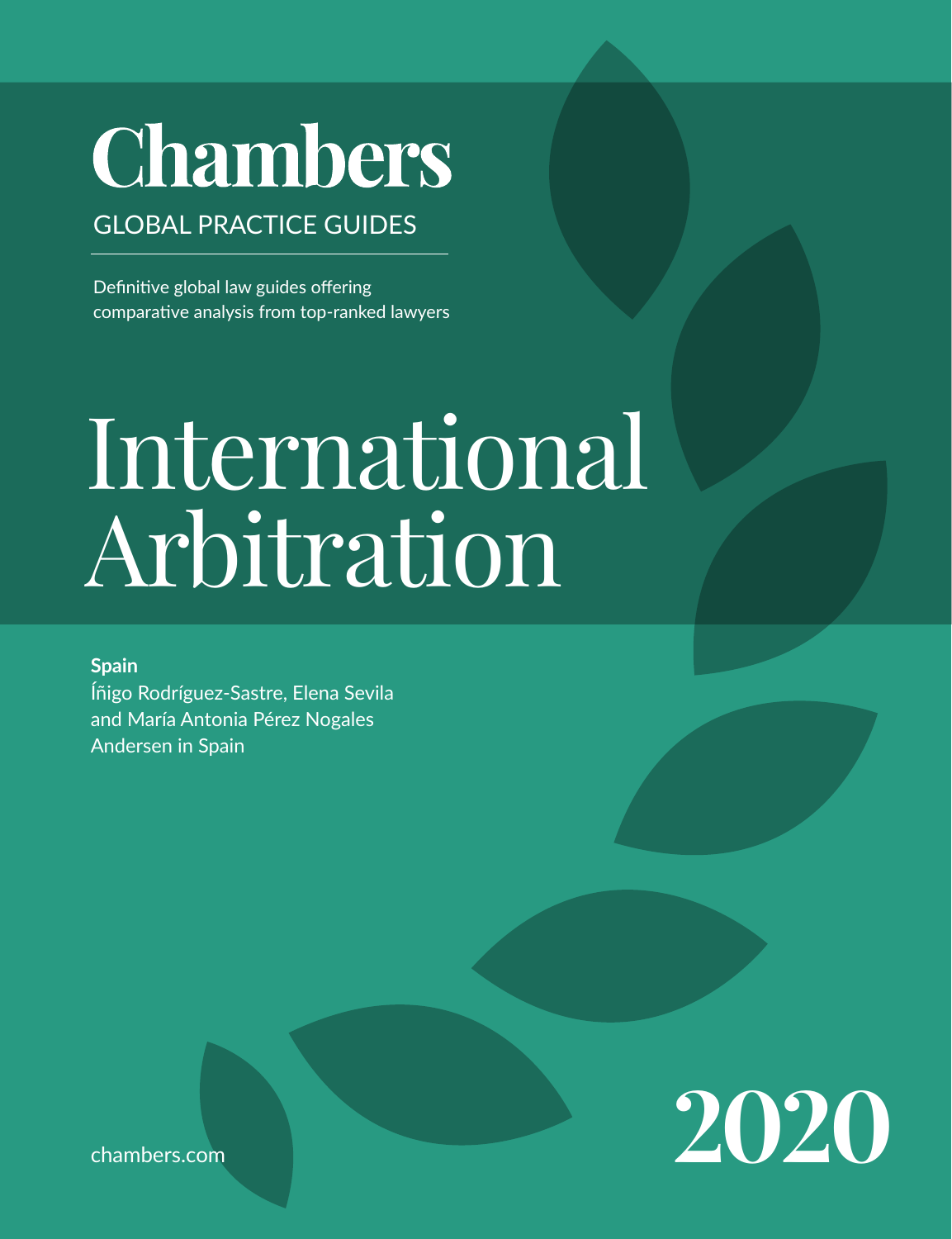# SPAIN

# Law and Practice

*Contributed by:*

*Íñigo Rodríguez-Sastre, Elena Sevila and María Antonia Pérez Nogales Andersen in Spai[n see p.11](#page-10-0)*

# **Contents**

|         |                                                                | p.3                                                                                                                                                        |
|---------|----------------------------------------------------------------|------------------------------------------------------------------------------------------------------------------------------------------------------------|
| $1.1\,$ | Prevalence of Arbitration                                      | p.3                                                                                                                                                        |
| 1.2     | Trends                                                         | p.3                                                                                                                                                        |
| 1.3     | Key Industries                                                 | p.3                                                                                                                                                        |
| 1.4     | Arbitral Institutions                                          | p.3                                                                                                                                                        |
|         |                                                                | p.3                                                                                                                                                        |
| 2.1     | Governing Law                                                  | p.3                                                                                                                                                        |
| 2.2     | Changes to National Law                                        | p.3                                                                                                                                                        |
|         |                                                                | p.3                                                                                                                                                        |
| 3.1     | Enforceability                                                 | p.3                                                                                                                                                        |
| 3.2     | Arbitrability                                                  | p.4                                                                                                                                                        |
| 3.3     | National Courts' Approach                                      | p.4                                                                                                                                                        |
| 3.4     | Validity                                                       | p.4                                                                                                                                                        |
|         |                                                                | p.4                                                                                                                                                        |
| 4.1     | Limits on Selection                                            | p.4                                                                                                                                                        |
| 4.2     | <b>Default Procedures</b>                                      | p.4                                                                                                                                                        |
| 4.3     | Court Intervention                                             | p.5                                                                                                                                                        |
| 4.4     | Challenge and Removal of Arbitrators                           | p.5                                                                                                                                                        |
| 4.5     | Arbitrator Requirements                                        | p.5                                                                                                                                                        |
|         |                                                                | p.5                                                                                                                                                        |
| 5.1     | Matters Excluded from Arbitration                              | p.5                                                                                                                                                        |
| 5.2     | Challenges to Jurisdiction                                     | p.5                                                                                                                                                        |
| 5.3     | Circumstances for Court Intervention                           | p.5                                                                                                                                                        |
| 5.4     | Timing of Challenge                                            | p.5                                                                                                                                                        |
| 5.5     | Standard of Judicial Review for Jurisdiction/<br>Admissibility | p.5                                                                                                                                                        |
| 5.6     | Breach of Arbitration Agreement                                | p.5                                                                                                                                                        |
| 5.7     | <b>Third Parties</b>                                           | p.6                                                                                                                                                        |
|         |                                                                | p.6                                                                                                                                                        |
| 6.1     | Types of Relief                                                | p.6                                                                                                                                                        |
| 6.2     | Role of Courts                                                 | p.6                                                                                                                                                        |
| 6.3     | Security for Costs                                             | p.6                                                                                                                                                        |
|         |                                                                | 1. General<br>2. Governing Legislation<br>3. The Arbitration Agreement<br>4. The Arbitral Tribunal<br>5. Jurisdiction<br>6. Preliminary and Interim Relief |

|                 | <b>FRANCE</b> |
|-----------------|---------------|
|                 |               |
| Madrid          |               |
| <b>PORTUGAL</b> |               |
| <b>SPAIN</b>    |               |
|                 |               |
|                 |               |
|                 |               |

| 7. Procedure |                                         | p.6  |
|--------------|-----------------------------------------|------|
| 7.1          | Governing Rules                         | p.6  |
| 7.2          | Procedural Steps                        | p.6  |
| 7.3          | Powers and Duties of Arbitrators        | p.6  |
| 7.4          | Legal Representatives                   | p.7  |
| 8. Evidence  |                                         | p.7  |
| 8.1          | Collection and Submission of Evidence   | p.7  |
| 8.2          | Rules of Evidence                       | p.7  |
| 8.3          | Powers of Compulsion                    | p.7  |
|              | 9. Confidentiality                      | p.7  |
| 9.1          | <b>Extent of Confidentiality</b>        | p.7  |
|              | 10. The Award                           | p.8  |
| 10.1         | Legal Requirements                      | p.8  |
| 10.2         | Types of Remedies                       | p.8  |
| 10.3         | Recovering Interest and Legal Costs     | p.8  |
|              | 11. Review of an Award                  | p.8  |
| 11.1         | Grounds for Appeal                      | p.8  |
| 11.2         | Excluding/Expanding the Scope of Appeal | p.8  |
| 11.3         | Standard of Judicial Review             | p.9  |
|              | 12. Enforcement of an Award             | p.9  |
| 12.1         | New York Convention                     | p.9  |
| 12.2         | <b>Enforcement Procedure</b>            | p.9  |
| 12.3         | Approach of the Courts                  | p.9  |
|              | 13. Miscellaneous                       | p.9  |
| 13.1         | Class-Action or Group Arbitration       | p.9  |
| 13.2         | <b>Ethical Codes</b>                    | p.9  |
| 13.3         | Third-Party Funding                     | p.9  |
| 13.4         | Consolidation                           | p.10 |
| 13.5         | <b>Third Parties</b>                    | p.10 |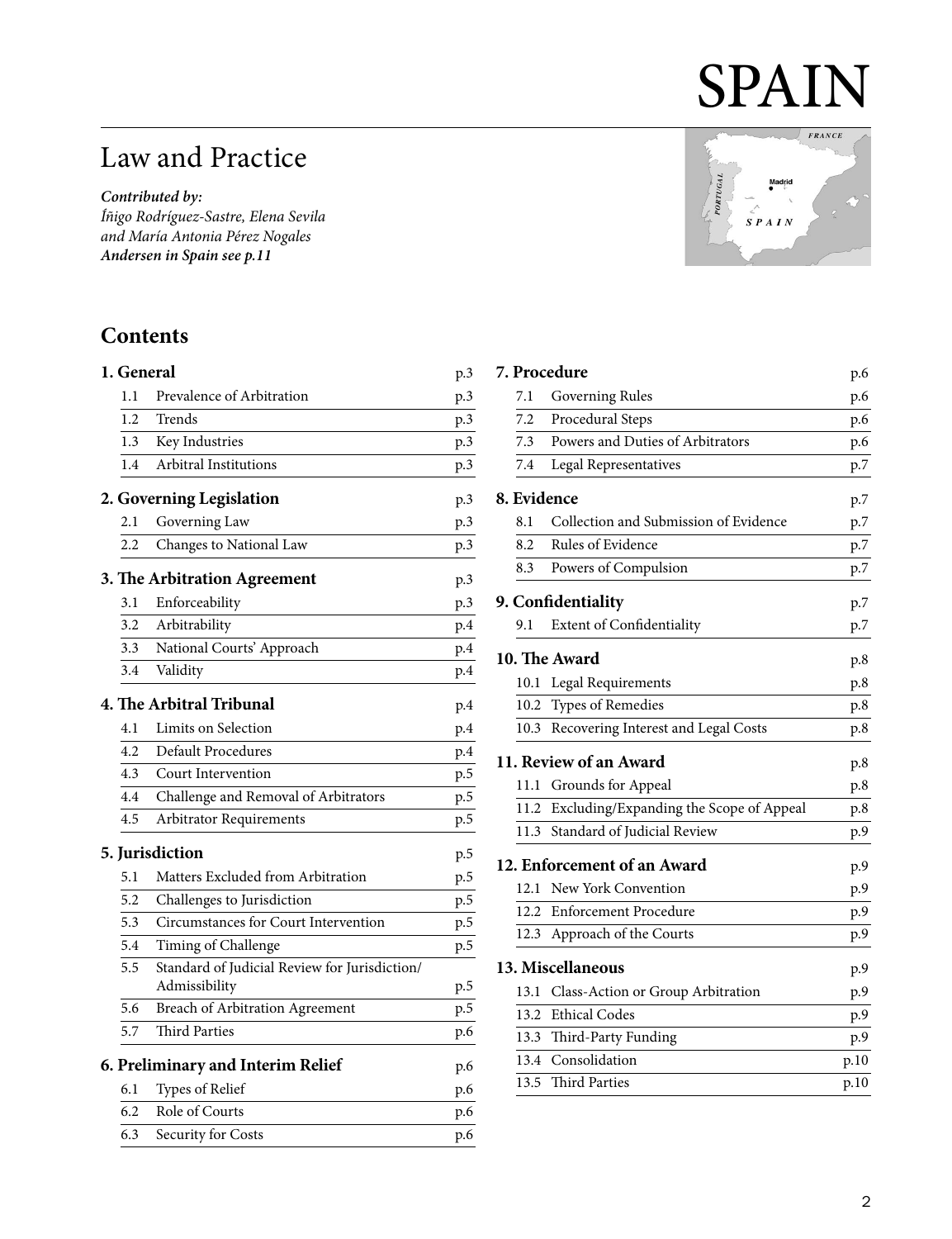# <span id="page-2-0"></span>**SPAIN Law and Practice**

*Contributed by: Íñigo Rodríguez-Sastre, Elena Sevila and María Antonia Pérez Nogales, Andersen in Spain* 

# **1. General**

#### **1.1 Prevalence of Arbitration**

Arbitration is understood by international Spanish companies to be a quite efficient means. For some, it is even the only realistic option to solve outstanding disputes. Flexibility, confidentiality, expertise, timeframes and swift enforcement of awards are considered to be the elements at the core of accepting arbitration as a dispute resolution venue.

While international arbitration has significantly increased in Spain during the past few years, local players are still reluctant to arbitrate their disputes when entering into a contract (matters are analysed on a case-by-case basis to understand if arbitration is the best solution available). A decision is always taken in order to strike a balance between the benefits associated with arbitration and its higher costs compared to resorting to ordinary national courts.

#### **1.2 Trends**

Cybersecurity and data protection matters are still a challenge to the practice of international arbitration in Spain, given that sensitive information is exchanged between multiple cross-border companies in any international dispute. Trying to regulate these issues and ensure a safe exchange of the information is a growing trend.

Further, due to the COVID-19 outbreak, Spanish arbitration institutions have issued rules and/or guidance to conduct virtual hearings and have implemented some measures to help mitigate the effects of the COVID-19 pandemic on arbitral proceedings.

#### **1.3 Key Industries**

During 2019, investment arbitration proceedings initiated against the Kingdom of Spain related to cuts to renewable energies subsidies have continued to increase and this is despite the Court of Justice of the European Union (CJEU) decision on Achmea and the annulment of the arbitral award rendered in Eiser.

#### **1.4 Arbitral Institutions**

To date, the Court of Arbitration of the International Chamber of Commerce is the institution most used for international arbitration in Spain.

# **2. Governing Legislation**

#### **2.1 Governing Law**

International arbitration in Spain is governed by the Spanish Arbitration Act (SAA) of 2003 (amended in 2011), which is based on the UNCITRAL Model Law.

However, the SAA applies without prejudice to the provisions of any treaties ratified by Spain or to any specific Spanish regulations containing provisions related to arbitration (such as intellectual property and consumer-protection laws).

Although it is essentially based on the UNCITRAL Model Law, it is possible to find certain differences in the SAA. Those were included to promote the use of arbitration in the Spanish market. The most relevant amendments are the following:

- as of 2011, the arbitral institutions are obliged to supervise the capacity of arbitrators, the transparency of their designation and their independence throughout the arbitral proceedings. Additionally, arbitral institutions and arbitrators must subscribe to professional liability insurance;
- any person appointed as sole arbitrator must be a jurist, except if the matter is to be decided ex aequo et bono, unless otherwise expressly agreed by the parties within the arbitration clause. In the case of a three-member panel, at least one arbitrator must be a jurist. The term "jurist" is used as opposed to "lawyer" to include academics and other legal professionals who are not lawyers. In addition, the arbitrator(s) must not have acted as a mediator in the same dispute;
- issuing an arbitral award after the expiry of the deadline does not constitute grounds for annulment of the award, without prejudice to the arbitrators' liability;
- awards must be always well-reasoned and parties cannot agree otherwise, except when an award is dictated based on agreed terms;
- the SAA allows the arbitrators to state in the award whether they voted for or against the final decision. This is also intended as a measure to avoid the dissenting arbitrator's liability;
- the parties may request that the arbitrators correct an arbitral award on an excess of jurisdiction or to supplement an omitted petition. This is a measure that aims to avoid unnecessary annulment actions.

#### **2.2 Changes to National Law**

There was no significant change to the SAA in 2019 and no legislation is pending to be enacted that may affect arbitration.

# **3. The Arbitration Agreement**

#### **3.1 Enforceability**

The legal requirements for an arbitration agreement to be enforceable in Spain are set out in Article 9.1 of the SAA.

Pursuant to this provision, an arbitration agreement may adopt the form of a clause in a contract or the form of a separate agree-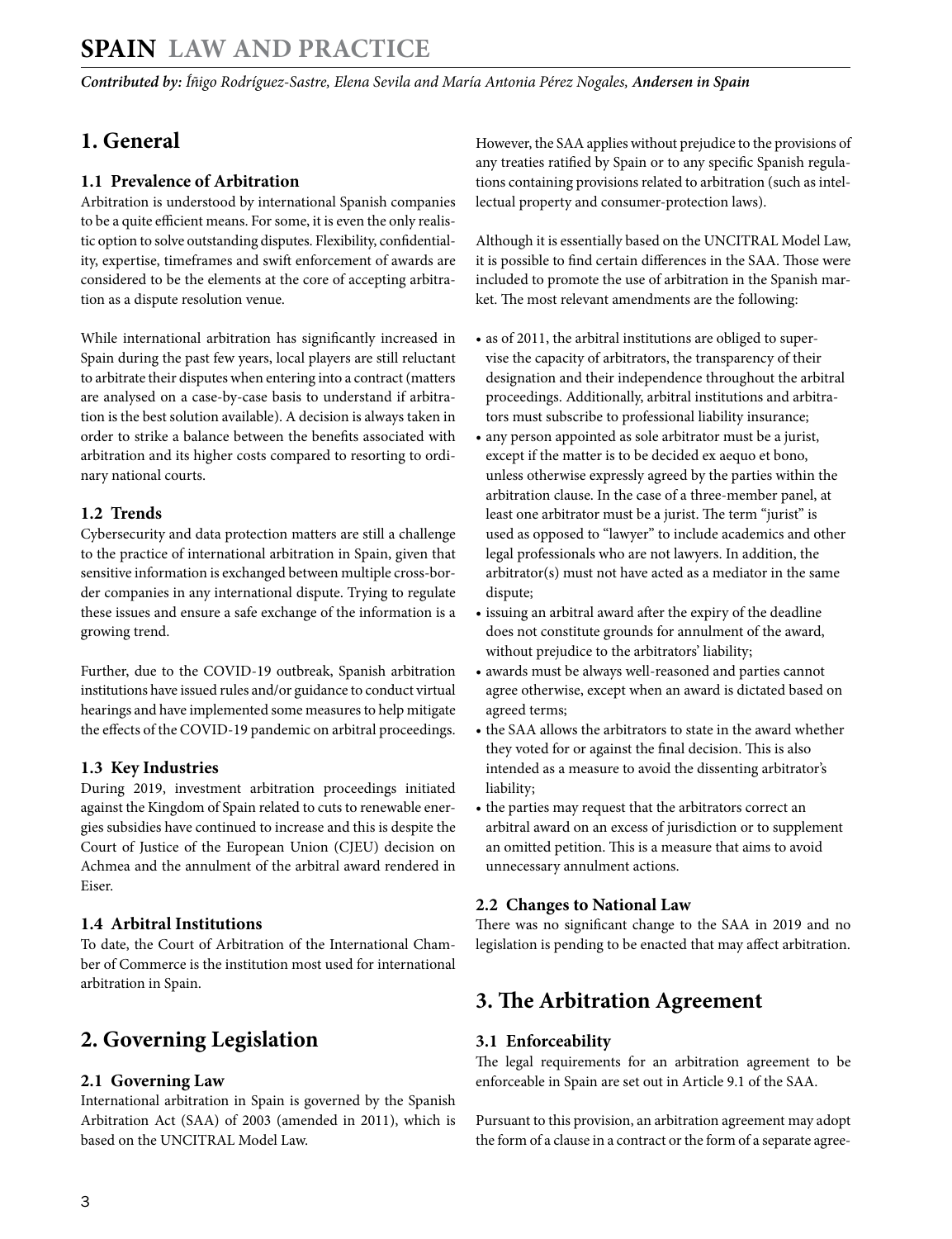<span id="page-3-0"></span>ment. In both cases, the arbitration agreement shall express the willingness of the parties to submit to arbitration all or certain disputes arising between them in respect of a specific legal relationship.

Furthermore, Article 9.3 of the SAA states that an arbitration agreement, to be valid, must be (i) in written form; and (ii) included in a document signed by the parties or in an exchange of letters, telegrams, telex, facsimile or any other means of telecommunications that ensures that a record of the agreement is kept. This requirement is fulfilled when the arbitration agreement appears and is accessible for its subsequent consultation in an electronic, optical or any other format.

If an arbitration agreement is included in a standard form of contract, its validity and its interpretation shall be governed by the rules applicable to that contract.

As regards international arbitration, Article 9.6 of the SAA specifically states that in order for an arbitration agreement to be valid it shall meet the requirements set out by either the law chosen to govern the arbitration agreement, the applicable substantive law or by Spanish law.

#### **3.2 Arbitrability**

The SAA is quite flexible with regard to arbitrability. It particularly states that a dispute may be arbitrated not only when it meets the Spanish law requirements but when either those rules of law chosen by the parties or the rules of law applicable to the merits of the case are met. In this regard, although Article 2 of the SAA provides that only disputes relating to matters within the free disposition of the parties may be subject to arbitration, there is no definition whatsoever determining which matters are "within the free disposition of the parties".

As per matters expressly excluded, Article 1.4. of the SAA does not allow arbitration related to labour matters. In addition, it is also clear that disputes regarding criminal matters and parental issues are outside the scope of arbitration.

Finally, the subject matter of the particular legal relationship should be taken into account when determining the arbitrability of a dispute. For instance, Spanish law is very protective of consumers and users and, in some cases, it has declared void arbitration clauses into which they have entered.

#### **3.3 National Courts' Approach**

Spanish courts are bound by the provisions of the Spanish Arbitration Act. Article 7 thereof expressly mandates that no national court may act in a matter governed by the Arbitration Act. Spanish national courts of course respect this mandatory provision and thus favour the enforcement of any valid arbitration agreement when its validity is challenged by any of the parties.

#### **3.4 Validity**

Article 22.1 of the SAA provides that an arbitration clause would be considered valid even when the main contract is held invalid. Therefore, the SAA expressly embraces the principle of separability.

# **4. The Arbitral Tribunal**

#### **4.1 Limits on Selection**

Under Spanish law, arbitrators must be individuals, not legal entities. The parties are not limited in respect of the number of arbitrators, provided they are odd in number. If there is no agreement as to the number of arbitrators, a sole arbitrator will be appointed by the corresponding institution or national court.

If arbitration is to be conducted by a sole arbitrator, he or she must be a lawyer or, if not, have a background in law, unless expressly agreed otherwise by the parties to the arbitration. This is not required if the arbitrator must decide the dispute ex aequo et bono. In a tribunal formed of three or more arbitrators, at least one of them must be a jurist.

#### **4.2 Default Procedures**

As regards the appointment of arbitrators, Article 15 of the SAA expressly provides for a default procedure to select arbitrators, as follows:

- if there is to be a sole arbitrator, the competent ordinary court will appoint the arbitrator upon the request of any of the parties;
- if there are to be three arbitrators, each party shall nominate one arbitrator, and the two arbitrators thus appointed shall nominate the third arbitrator, who shall act as the chairman or president of the arbitration tribunal. If a party fails to nominate an arbitrator within 30 days of receipt of the demand to do so from the other party, the appointment of the arbitrator shall be made by the competent ordinary court, upon request of any of the parties. The same procedure shall apply when the two arbitrators cannot reach an agreement on the third arbitrator within 30 days from the last acceptance of any of the two first-appointed arbitrators; and
- in arbitrations with more than three arbitrators, the competent ordinary court shall appoint all of them upon request of any of the parties.

Finally, if there are multiple claimants or respondents, the former shall nominate one arbitrator and the latter another. If the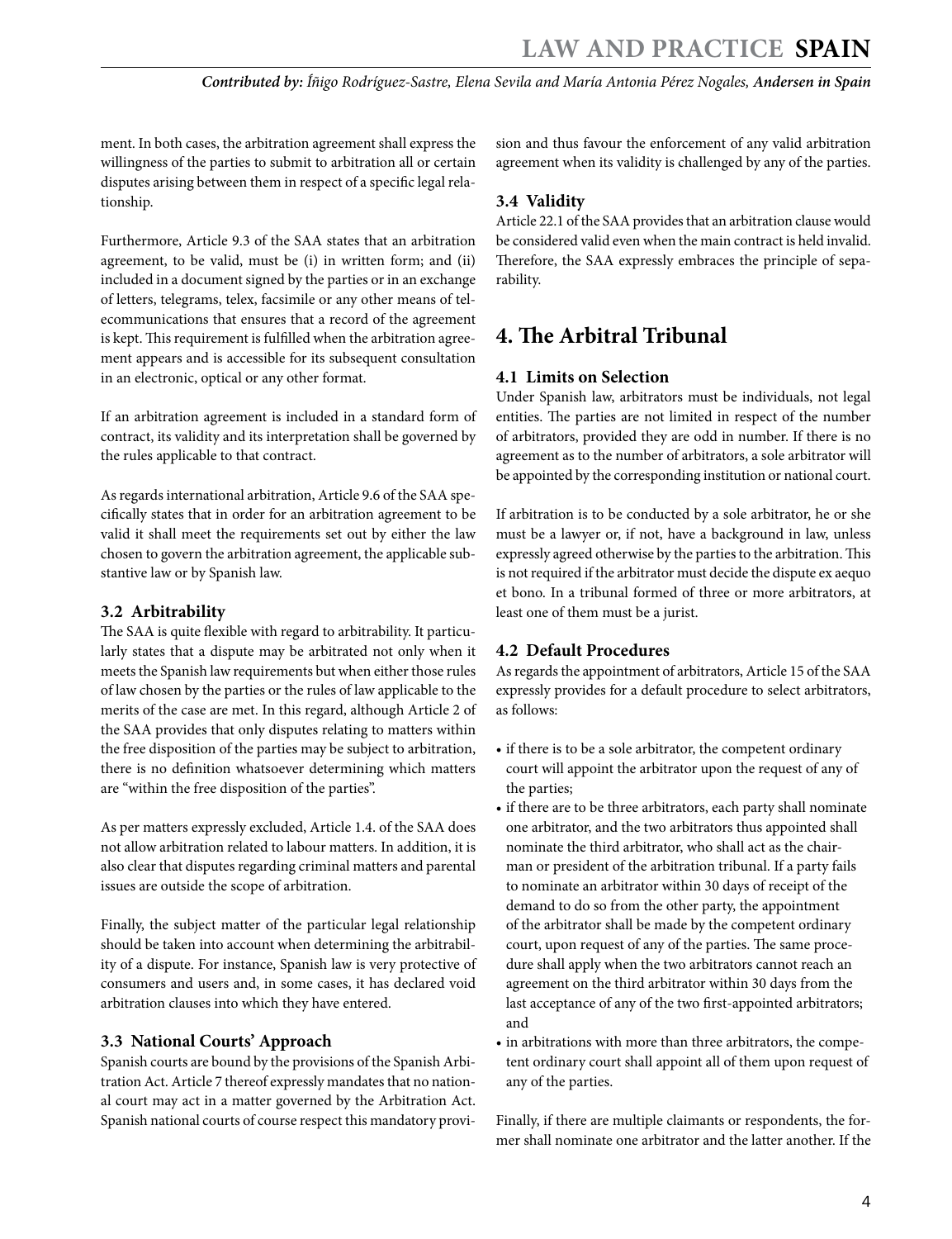<span id="page-4-0"></span>claimants or the respondents do not agree on their nomination of the arbitrator, the competent ordinary court shall appoint all the arbitrators upon request of any of the parties.

#### **4.3 Court Intervention**

Article 8.1 of the SAA gives competence to Spanish courts in order to appoint and remove arbitrators, following the procedure stated in Article 15.3 of the SAA, as previously explained.

The power of the ordinary court is limited to the appointment of the arbitrator and the prima facie review of the existence of the arbitration agreement.

#### **4.4 Challenge and Removal of Arbitrators**

The SAA is very flexible when governing the process to challenge or remove arbitrators. Article 18 of the SAA leaves it to the parties to set the process for these purposes. If no agreement exists, parties must file any challenge within 15 days as of the date when the particular circumstances giving rise to the challenge were known. It will be for the arbitrators to decide on the challenge unless the arbitrators uphold the challenge or the opposing party accepts the petition to remove. If the challenge is not upheld by the arbitrators, the petitioner may resubmit the challenge before the ordinary courts when applying to set aside the award.

#### **4.5 Arbitrator Requirements**

Article 17 of the SAA states that arbitrators must be and remain independent and impartial during the whole arbitration process and shall disclose any circumstances likely to give rise to justifiable doubts as to their impartiality or independence. An arbitrator shall, without delay, disclose to the parties the occurrence of any such circumstances within the arbitration.

There is no express definition of independence and impartiality in the SAA; this matter is analysed on a case-by-case basis under Spanish law. Although the IBA guidelines on independence and impartiality in international arbitration do not bind courts in Spain, recent case law shows that there is an increasing tendency to admit these guidelines as reference.

In any event, an arbitrator cannot maintain any personal, professional or commercial relationship with any of the parties to the arbitration.

# **5. Jurisdiction**

#### **5.1 Matters Excluded from Arbitration**

The SAA provides that only disputes relating to matters within the free disposition of the parties may be subject to arbitration, specifically excluding from its scope of application arbitrations related to labour matters. Criminal matters and certain specific civil matters (such as parental issues) are also out of the scope of application of the SAA.

#### **5.2 Challenges to Jurisdiction**

The SAA clearly states in Article 22 that arbitrators can adjudicate on their own jurisdiction. Thus, the principle of Kompetenz-Kompetenz is expressly admitted in Spain.

Furthermore, the decision of the arbitrators on their jurisdiction may only be challenged by means of an application to set aside the final or partial award on jurisdiction.

#### **5.3 Circumstances for Court Intervention**

A Spanish court can only address the question of the jurisdiction and competence of the arbitral tribunal when one of the parties commences a proceeding in apparent breach of an arbitration agreement or when the award rendered by the arbitral tribunal is being challenged or the enforcement order is appealed on the basis that the arbitral tribunal's decision on jurisdiction was wrong.

Unlike other jurisdictions, such as France or Switzerland, there is no ex novo review of jurisdiction under the SAA. However, negative rulings on jurisdiction may be reviewed by Spanish courts by means of annulment actions (Article 41 of the SAA). Relevant case law shows that parties seeking a review of negative jurisdiction will invoke infringement of public policy (Article 41.1.f of the SAA) as a ground for annulment of the award.

#### **5.4 Timing of Challenge**

The parties have the right to challenge the jurisdiction of the arbitration tribunal before the seat court once the decision on jurisdiction is rendered by the arbitrators in the form of an award (interim or final). The arbitrators are allowed under Article 22.3 of the SAA to render their decision on jurisdiction and merits in the final award jointly.

#### **5.5 Standard of Judicial Review for Jurisdiction/ Admissibility**

If a challenge on jurisdiction is brought before the national court, that court will analyse the specific jurisdiction of the arbitral tribunal by means of a de novo review.

#### **5.6 Breach of Arbitration Agreement**

Article 11.1 of the SAA prevents ordinary courts from hearing disputes submitted to arbitration. The court should uphold the arbitration agreement unless it finds the arbitration agreement to be invalid.

Any claim commenced in apparent breach of an arbitration agreement should be rejected by the court unless the defendant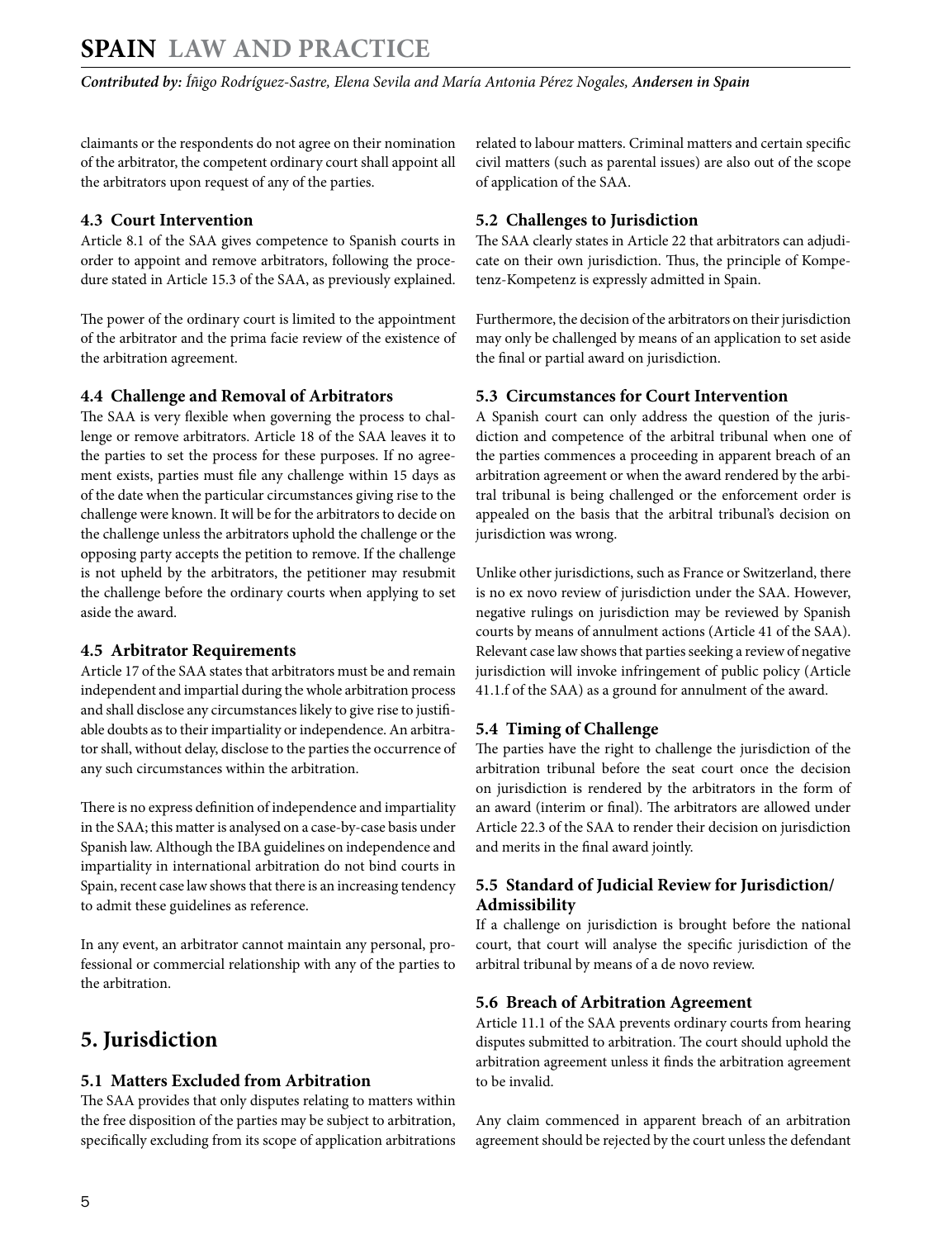<span id="page-5-0"></span>answers to the claim without objecting to the court's jurisdiction within ten business days as of the date when the claim was served on the defendant (in which case the parties are deemed to have agreed to waive the arbitration agreement).

#### **5.7 Third Parties**

Spanish law does not grant the tribunal the power to hold jurisdiction over individuals/entities that are not actually a party to the arbitration agreement. However, certain case law in Spain has admitted that arbitration agreements may bind non-signatories if they have had a very close and strong relationship with one of the signatories and/or played a relevant role in the performance of the contract subject to arbitration (the so-called "tacit acceptance of the arbitration agreement").

This is an issue that has to be analysed on a case-by-case basis, given there is no specific case law in Spain that is applicable (the decision of the Supreme Court of 9 July 2007 as contrary to the extension of the arbitration clause to non-signatories and the decision of the Supreme Court of 26 May 2005 may be cited as favourable to such an extension).

# **6. Preliminary and Interim Relief**

#### **6.1 Types of Relief**

Unless otherwise agreed by the parties, arbitrators are entitled to issue interim measures linked to the subject matter of the dispute. Interim measures issued by arbitrators are enforceable before any court. The provisions related to the setting aside and enforcement of awards apply to the enforcement of interim measures, regardless of the form of those measures.

The interim measures that may be granted by an arbitrator are those generally accepted by the Spanish Civil Procedure Act, the purpose of which is to secure the potential future enforcement of any award issued. These may include:

- attachments and freezing orders;
- deposits;
- registrations in public registries;
- orders to cease provisionally any specific conduct; and
- in general, any relief which is suitable to protect the effectiveness of the future enforcement of the award.

#### **6.2 Role of Courts**

Under the SAA, interim relief may be requested before either ordinary courts or the arbitrators (if the parties did not expressly agree to prevent arbitrators from doing so). If the interim relief is requested before the ordinary courts, the applicant must provide evidence of the existence of the arbitration agreement or the existence of the arbitration process.

Petitions for interim measures will ordinarily be applied before ordinary courts when the requesting party intends to enforce any such measures against third parties that are not bound by the arbitration agreement.

Applications of a party before a court to grant interim relief in support of arbitration will have no negative effect on the jurisdiction of the arbitral tribunal.

#### **6.3 Security for Costs**

The SAA does not specifically address the possibility of a court or an arbitral tribunal ordering security for costs. Despite the fact that arbitrators and ordinary courts would be empowered to order such security for costs, this is an uncommon practice in Spain.

# **7. Procedure**

#### **7.1 Governing Rules**

The parties are free to determine the procedure applicable to their arbitration within the arbitration agreement, either directly or by reference to arbitration rules issued by any particular institution to which the parties may expressly submit. However, the principles of due process or deference to the parties' procedural rights shall be respected when doing so.

#### **7.2 Procedural Steps**

The parties must respect the rules agreed by them and/or those of any appointed institution governing the arbitration process, which, in any event, must always respect the principles of due process and equal treatment within the arbitration.

#### **7.3 Powers and Duties of Arbitrators**

The SAA grants certain general powers and impose some duties for the arbitrators. The most relevant of these are:

#### **Powers**

- They may withdraw from their appointment immediately when they cannot properly exercise their powers and duties.
- They may rule on their own competence.
- They may grant interim measures and injunctions.
- They have the power to conduct the arbitration process, deciding on hearings, means of evidence and conclusions.
- They may appoint experts (unless expressly agreed to the contrary by the parties).

#### **Duties**

- They must be independent and impartial and remain so during the whole arbitration process.
- They must respect the principle of due process and equal treatment to all of the parties to the arbitration.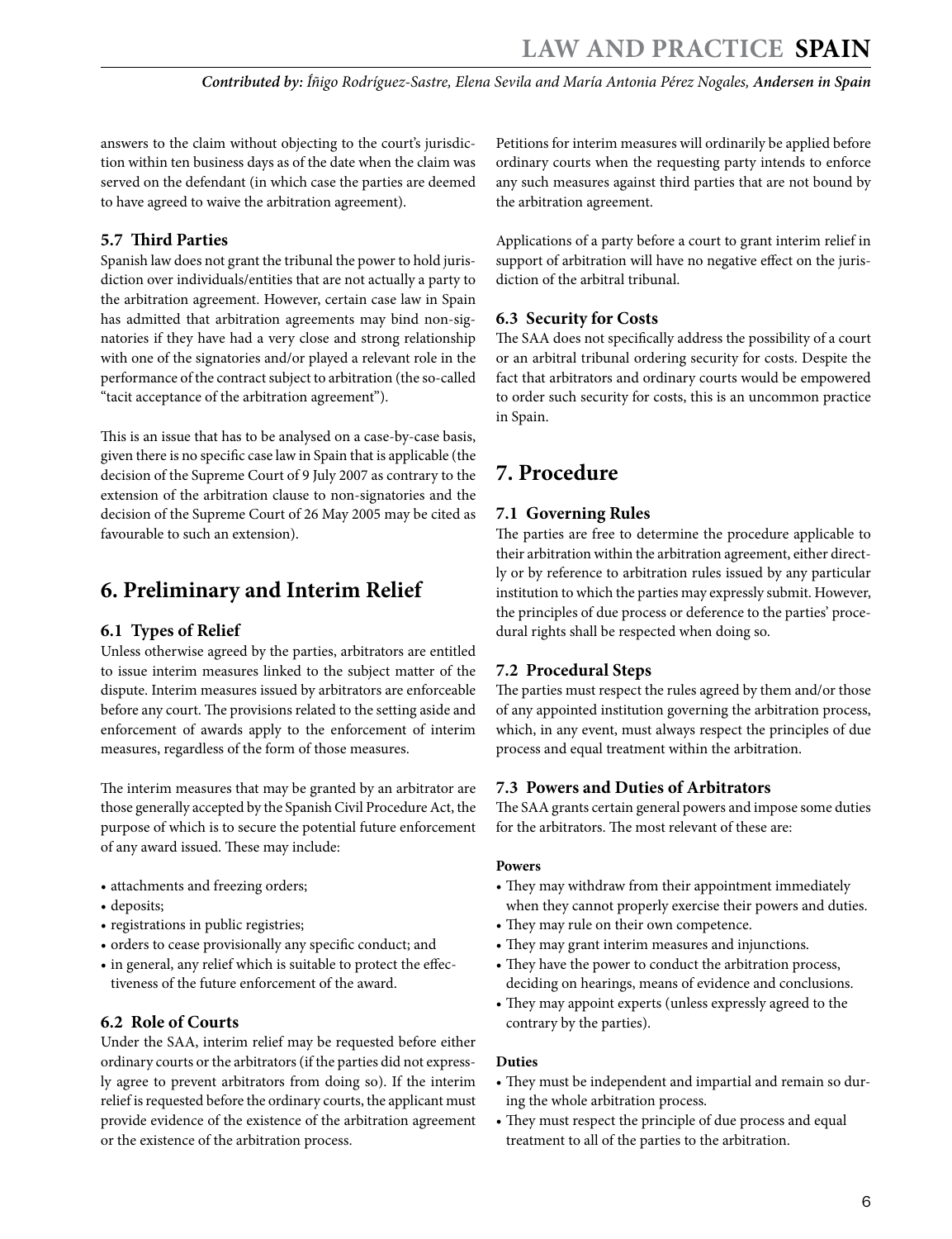- <span id="page-6-0"></span>• They must keep confidential all information received as arbitrators.
- They must issue the award within the provided time limits and they have to explain the rationale behind their decision.

#### **7.4 Legal Representatives**

There are no specific rules concerning particular qualifications for legal representatives acting in Spain within an arbitration process. The representative must provide evidence demonstrating that he or she is empowered to act as a representative to any party of the arbitration.

# **8. Evidence**

#### **8.1 Collection and Submission of Evidence**

It is for the parties to the arbitration, together with the tribunal, to set the rules applicable to the collection and submission of evidence at the pleading stage and at the hearing stage.

The general approach to certain features regarding the collection and execution of means of evidence will greatly depend on the nature of the arbitration (whether it is international or local) and whether the arbitration process is governed by a particular institution or not.

Within international arbitration processes held in Spain it is very common to abide by international standards allowing for limited discovery and disclosure (always controlled by the arbitrators). Use of witness statements, cross-examination and redirect examination at the hearings are regular means of evidence in arbitration proceedings in Spain.

As per national arbitrations, discovery and disclosure requests are much more limited and are normally intended to request from the adverse party specific, previously identified documents and means of evidence which may serve the purposes of the subject matter of the arbitration. In addition, the production of witness statements with the pleadings will very much depend on the rules of the particular institution governing the arbitration. Similarly, these rules also govern the evidence stage at the hearing.

As regards ad hoc national arbitrations, Spain tends to follow the approach taken by local courts, where there are no witness statements, and at the hearings it is customary to have only direct and cross-examination, but not redirect examination.

Concerning privilege, all communications between outside counsel and its client are subject to legal privilege and no arbitrator may ask for production of evidence. This privilege may only be waived by express consent from the counsel's client. On a general basis, communications with and/or from in-house counsel are not considered to be covered by legal privilege, thus production of these communications could be requested.

#### **8.2 Rules of Evidence**

The SAA gives ample room to the parties to choose the applicable rules of evidence governing the arbitration process.

If the arbitration is administered by any particular institution, it would be the rules of that institution which would govern the evidence within the arbitration process.

If it is an ad hoc arbitration and the parties have agreed no rules of evidence (for instance, the IBA), the arbitrators will have wide powers to decide on these, always respecting the principle of equal treatment to all parties, allowing them sufficient opportunity to present their case.

#### **8.3 Powers of Compulsion**

The arbitrators are invested with the authority to request the production of documents from the parties and non-parties to the arbitration, and to order the attendance of witnesses at the hearings. Requests for statements from witnesses not appearing before the hearings are limited and only allowed when, for whatever reason, it is envisaged that a witness relevant to the arbitration will not be able to attend or provide a statement at the hearings.

The arbitrators, or any of the parties with the arbitrators' consent, may request from the competent ordinary court all assistance needed to execute means of evidence admitted by the arbitration tribunal. The competent court will be the court of first instance of the seat of the arbitration or the court of the place where the assistance shall take place.

# **9. Confidentiality**

#### **9.1 Extent of Confidentiality**

Pursuant to Article 24(2) of the SAA, arbitrators, parties and arbitral institutions shall keep the information received in the course of the arbitral proceedings confidential. Although this provision seems to apply only to substantive information received during the proceedings, it is extended to any kind of document and information provided during the arbitration (submissions, award, etc).

The confidentiality provisions apply vis-à-vis third parties but not before any other competent Spanish court to hear any matter brought by any of the parties to the arbitration.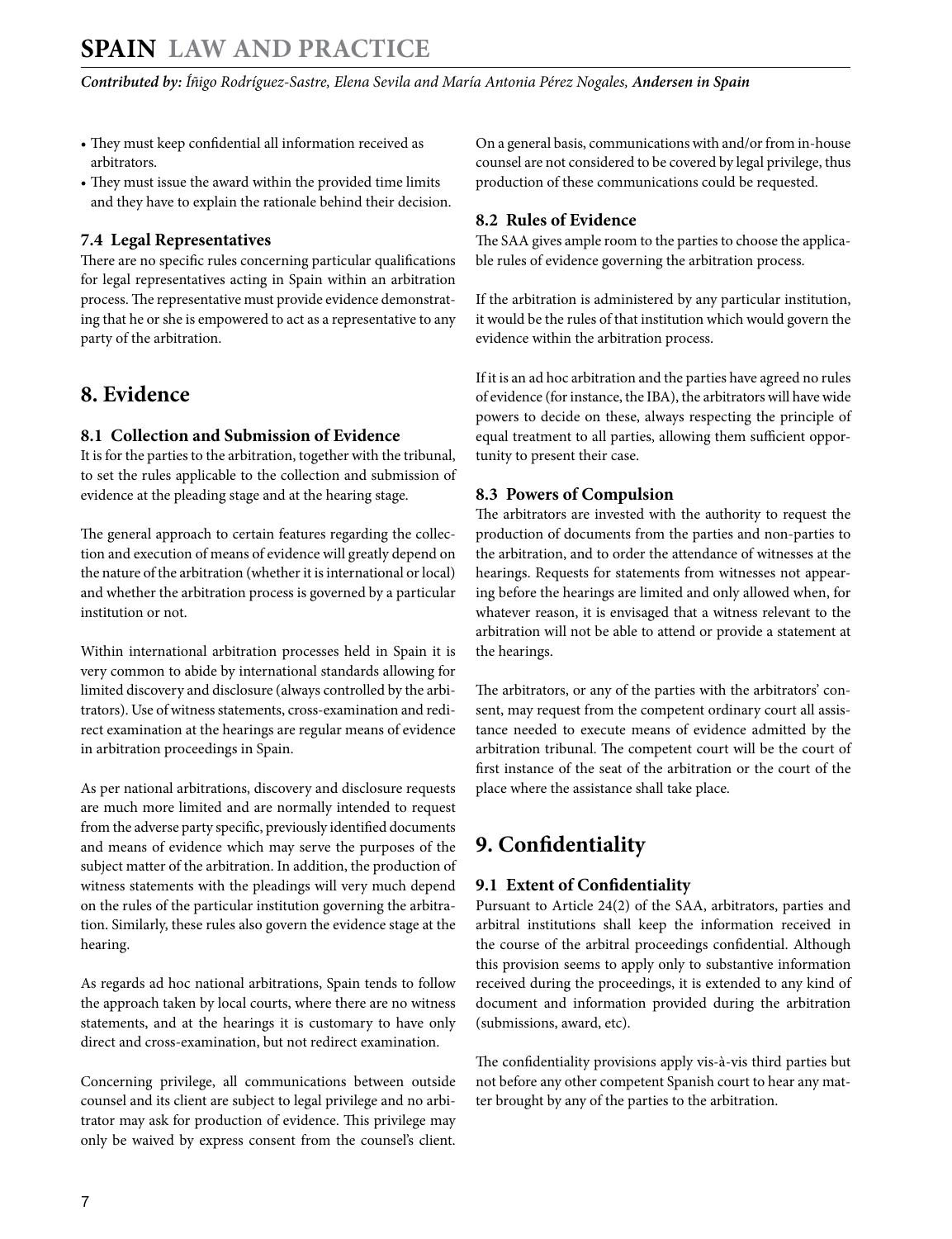# <span id="page-7-0"></span>**10. The Award**

#### **10.1 Legal Requirements**

Article 37 of the SAA sets forth the legal requirements that an award must contemplate in order to be valid:

- it must be made in writing and signed by the arbitrators;
- it must be reasoned, unless it set outs the agreement reached by the parties;
- it must include the date and place of issuance;
- it must rule on costs and expenses of the arbitration, respecting any agreement of the parties in this regard; and
- it must be duly served on all parties to the arbitration.

#### **10.2 Types of Remedies**

Spanish law does not allow punitive damages. However, when the contract subject to arbitration contains provisions for punitive damages, arbitrators may grant them if the conditions provided for in the contract are met, carefully assessing their proportionality, based on the principle of the free will of the parties. Nevertheless, enforcement of this kind of damages in Spain is difficult, since, if it is enforced, the party bearing the payment of punitive damages may seek the annulment of the award on infringement of public order.

The arbitral tribunal may also, under Spanish law, award rectifications and injunctions.

#### **10.3 Recovering Interest and Legal Costs**

Article 37 of the SAA provides that, unless otherwise agreed by the parties, the award shall set the costs to be borne by each party.

The arbitral costs will include arbitrators' fees and expenses and, as appropriate, the fees and expenses of the parties' defence or representatives, the cost of the service rendered by the institution conducting the arbitration and all other expenses incurred in the arbitral proceedings.

Failing an agreement between the parties, the arbitrators are entitled to decide on the distribution of costs. Costs usually "follow the event". However, the arbitrators may also decide in the award that one of the parties shall compensate the other party for the incurred costs and expenses.

In addition, the arbitrators may award interest. Under Spanish law, the parties may have agreed to capitalise interest in order to accrue additional interest.

The general principle is that the applicable interest rate will be agreed between the parties. Failing an agreement between the parties, the applicable interest rate will be the legal interest rate approved by the Spanish Government every year (3% per annum in 2020). In the case of commercial receivables, the interest rate of Act 3/2004 of 29 December 2004 may apply. This interest rate is equal to the interest rate applied by the CEB to its most recent financing transaction, plus 7%.

### **11. Review of an Award**

#### **11.1 Grounds for Appeal**

Section 41 of the SAA provides the grounds on which an award can be challenged, stating that an award may be set aside when the applicant demonstrates:

- that the arbitration agreement does not exist or, if it does exist, is void;
- that the applicant has not been notified about the appointment of an arbitrator or about any order or when the applicant has not been able to exercise its rights;
- that the arbitrators have adjudicated matters that were not subject to their decision;
- that the appointment of the arbitrators and/or the proceeding is in breach of the agreement of the parties, or, failing any such agreement or when that agreement is contrary to the Spanish Arbitration Act, that the appointment or the proceedings were made in breach of the Spanish Arbitration Act;
- that the arbitrators have decided on matters that may not be subject to arbitration; or
- that the award is contrary to public order.

Any action for annulment must be filed within two months of the date of the serving of the award and before the Superior Court of Justice corresponding to the seat of arbitration unless any of the parties request that the arbitrators clarify any extent of the award (Article 41.4).

The request for annulment shall include all supporting documentation and propose any relevant means of evidence. The court will serve the request to the adverse party, which will have a 20 business-day term to oppose, also providing documentation and proposing relevant means of evidence.

A hearing may take place if requested by the parties and/or when any admitted means of evidence must be executed before the court. After the hearing, or when no hearing takes place, the court will issue its judgment, which is final and not subject to further appeal.

#### **11.2 Excluding/Expanding the Scope of Appeal**

The parties cannot exclude or expand the scope of appeal or challenge under the Spanish Arbitration Act. The grounds con-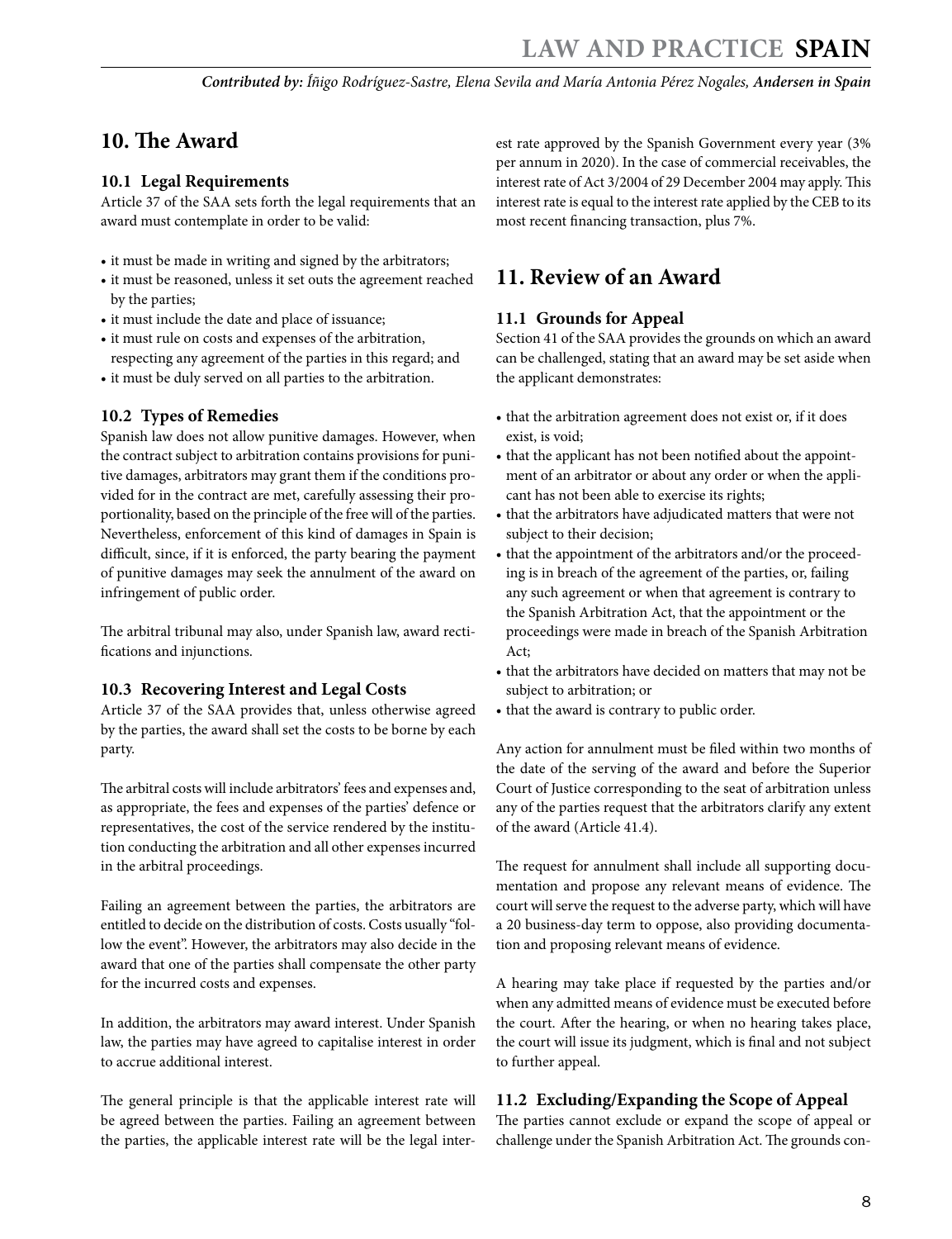<span id="page-8-0"></span>tained under Article 41 of the SAA are numerus clausus and must always be respected.

#### **11.3 Standard of Judicial Review**

In Spain, ordinary courts cannot review the merits of cases decided in arbitration. They are only entitled to review any particular challenge based on any of the grounds set forth in Article 41 of the SAA.

# **12. Enforcement of an Award**

#### **12.1 New York Convention**

Spain ratified the 1958 New York Convention on the Recognition and Enforcement of Foreign Arbitral Awards on 29 April 1977. Spain made no reservations to the Convention. Once ratified by Spain, the original text of the Convention was incorporated into the Spanish legal system.

Spain also ratified on 5 March 1975 the European Convention on International Commercial Arbitration of 21 April 1961.

#### **12.2 Enforcement Procedure**

The enforcement of an award in Spain varies depending on whether the award is domestic or foreign (an award issued outside Spain is considered a foreign award pursuant to Article 46 of the SAA).

Domestic awards may be enforced directly before the court of first instance of the place where the award was issued, following the procedure established in the Spanish Civil Procedure Act, starting with an application filed by the party wishing to enforce the award.

A foreign award will be recognised pursuant to the New York Convention of 1958, and the general rule is that the competent authority for the recognition of a foreign award is the High Court of the domicile or residence of the party against which the recognition is sought or, on a subsidiary basis, of the place where the award is to produce effects. The process to recognise a foreign award in Spain is the same process as that applicable to a foreign court judgment or resolution, following the procedures set out in Act 29/2015, of July 30th, on international co-operation.

Once recognised in Spain, a foreign award must be enforced before the court of first instance of the domicile of the respondent or of the place where the award must produce effects.

#### **12.3 Approach of the Courts**

The general approach of the Spanish courts towards the recognition and enforcement of arbitration awards, including the standard for refusing enforcement on public policy grounds, is positive.

Article 43 of the SAA establishes that awards produce the effects of res iudicata and the only recourse against an award is the action to set aside provided under Article 41 of the SAA. Even if one of the parties has initiated an action to set aside an award, the latter will be subject to provisional enforcement.

In addition, concerning foreign awards, Spanish courts respect the contents of Article III of the New York Convention of 1958, establishing that they must respect the authority of any foreign award.

There is no express definition of public policy or order under Spanish law, and Spanish case law has not been consistent in this respect throughout all matters adjudicated. In general terms, the enforcement of an award may be rejected based on public policy issues when it is contrary to social standards applicable in Spain and/or when it has granted petitions unknown to and/or not accepted by the Spanish legal system (for instance, punitive damages not admitted in Spain). Breach of a mandatory law will not be considered sufficient to defend the existence of a breach of Spanish public order.

# **13. Miscellaneous**

#### **13.1 Class-Action or Group Arbitration**

Mediation and arbitration for collective claims regarding consumers' and users' rights are regulated under the Royal Decree 231/2008 of February 15th on the Consumer Arbitral System (Real Decreto 231/2008, de 15 de febrero, Sistema Arbitral de Consumo).

There is no other specific regulation concerning class-action and/or group arbitrations in Spain.

#### **13.2 Ethical Codes**

Spanish Lawyers participating in arbitration are subject to the provisions of the Code of Ethics of Spanish Lawyers approved on 6 March 2019. Besides, non-binding Codes of Ethical conduct apply in Spain, for instance, IBA Guidelines on Party Representation in International Arbitration (2013) or the recently published "Arbitration Code of Good Practices" launched by the Spanish Arbitration Club (Club Español del Arbitraje, CEA) in June 2019.

#### **13.3 Third-Party Funding**

Third-party funding is relatively recent in Spain, but it seems to have become established, definitively catching the interest of the arbitration community. There is no regulation as such which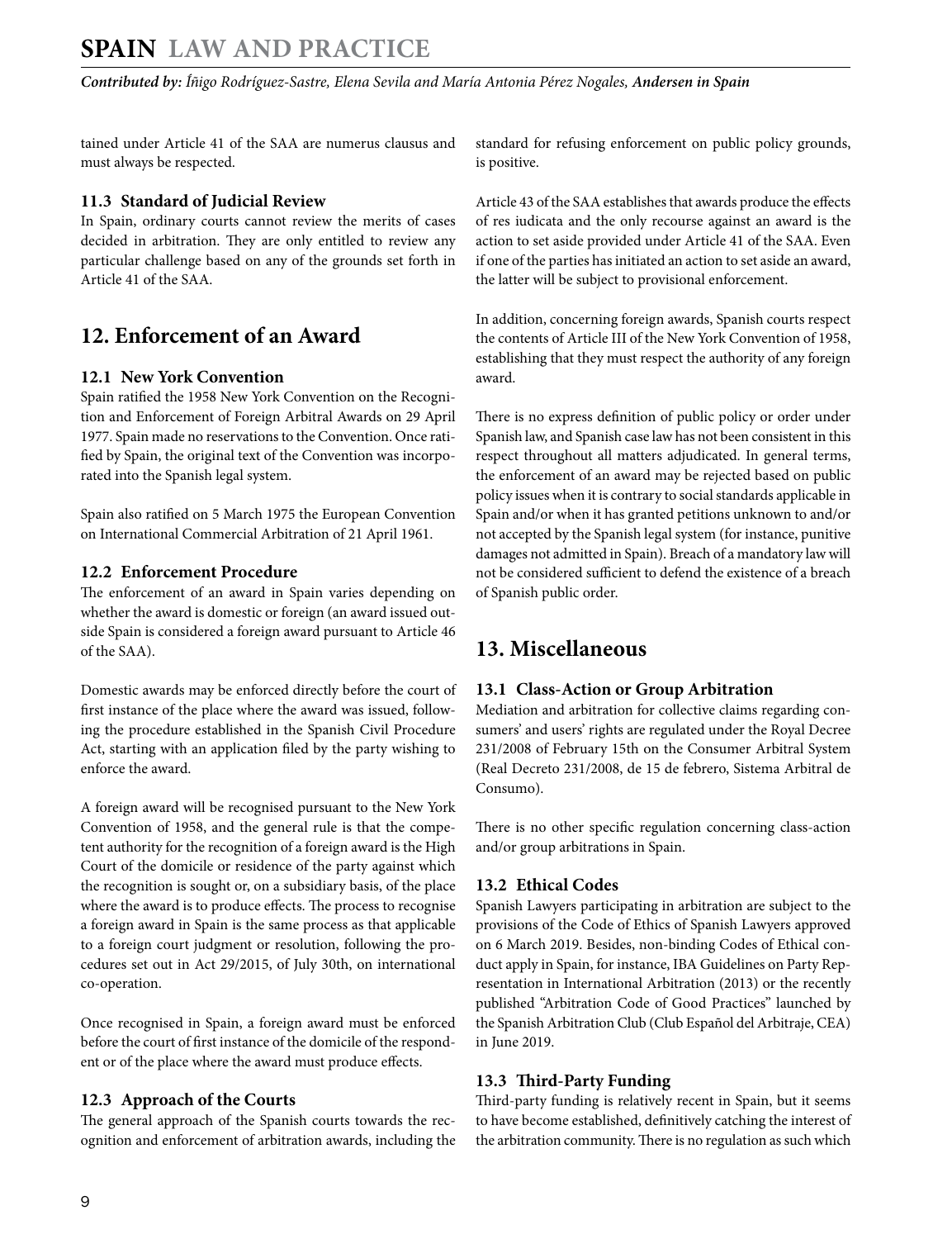<span id="page-9-0"></span>makes it difficult to set any limits or restrictions to amounts permitted.

#### **13.4 Consolidation**

Under Spanish Law there is no specific provision on joinder or consolidation of a third party. There is also no regulatory framework for consolidation of arbitration proceedings.

However, there may be provisions regulating these issues in the regulations of several Spanish and International Arbitral Institutions (for instance, Article 6.3. of the ICC Arbitration Rules).

#### **13.5 Third Parties**

Under Spanish law, there is no specific provision allowing an arbitral tribunal to assume jurisdiction over third parties that are not actually a party to the arbitration agreement.

However, according to certain provisions of Spanish case law, non-signatory parties may be bound by an arbitration agreement when they have had a very close and strong relationship with one of the parties to the arbitration agreement and/or played a relevant role in the performance of the contract subject to arbitration (the so-called "tacit acceptance of the arbitration agreement").

The possibility to extend the arbitration clause to non-signatory parties must be evaluated on a case-by case basis. By way of example, the decision of the Supreme Court of 9 July 2007 is contrary to the extension of the arbitration clause to non-signatories but the decision of the Supreme Court of 26 May 2005 rules in favour of such an extension.